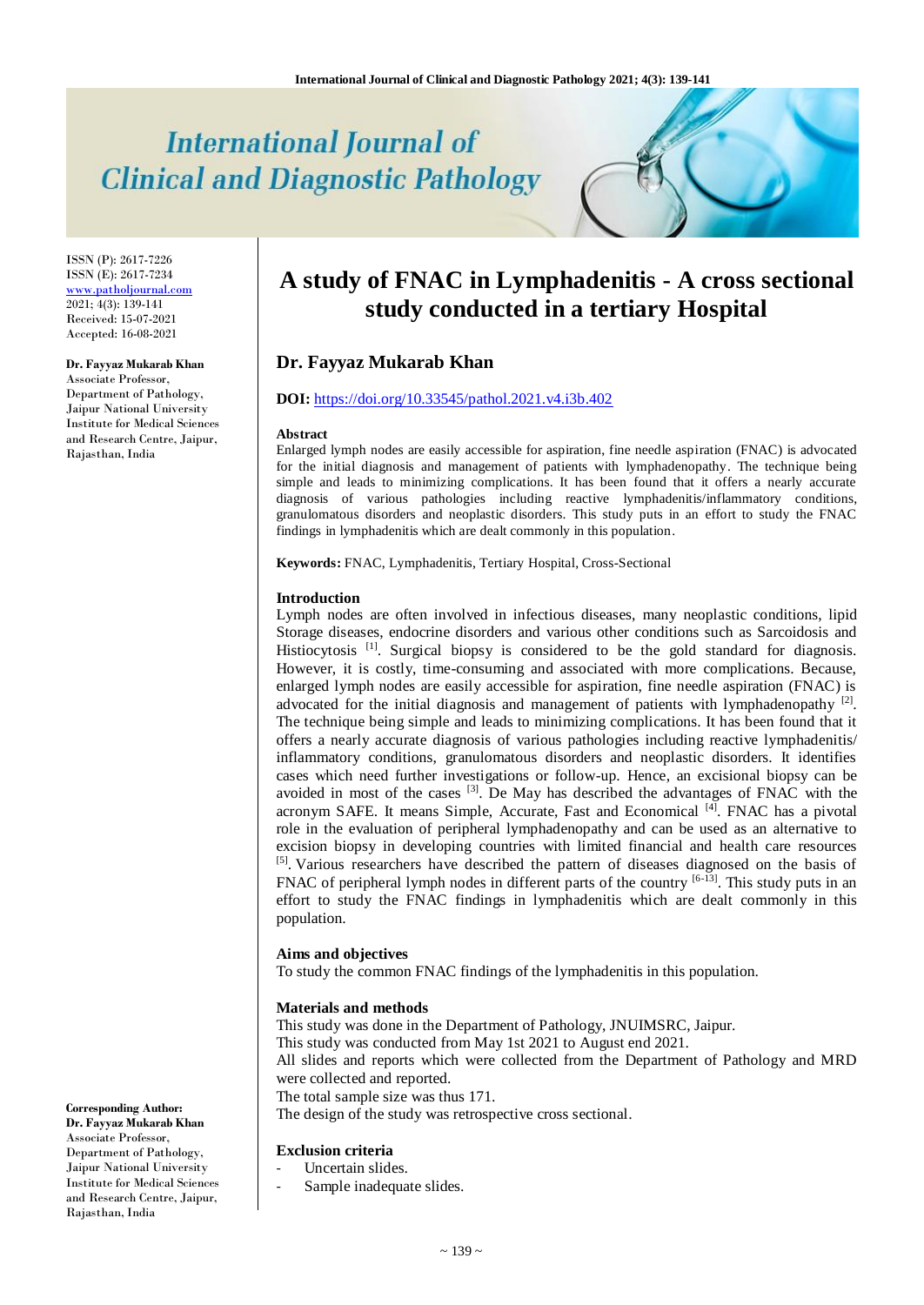**Results**

**Table 2:** Cytological study

### **Table 1:** Site of lymphadenopathy

| Cervical    | 121 |
|-------------|-----|
| Axillary    |     |
| Inguinal    |     |
| Generalised |     |

| Acute lymphadenitis          | 29 |
|------------------------------|----|
| Chronic reactive hyperplasia | 40 |
| Lymphoma                     | 02 |
| Tuberculous lymphadenitis    | 81 |
| Metastic                     | 19 |



**Image 1:** Tuberculous lymphadenopathy



**Image 2:** Metastatic Lymphadenopathy



**Image 3:** Lymphoma

#### **Discussion**

Fine-needle aspiration (FNA) is a diagnostic procedure used to investigate lumps or masses. In this technique, a thin (23– 25 gauge (0.52 to 0.64 mm outer diameter)), hollow needle is inserted into the mass for sampling of cells that, after being stained, are examined under a microscope (biopsy). The sampling and biopsy considered together are called fine-needle aspiration biopsy (FNAB) or fine-needle aspiration cytology (FNAC) (the latter to emphasize that any aspiration biopsy involves cytopathology, not histopathology). Fine-needle aspiration biopsies are very safe minor surgical procedures. Often, a major surgical (excisional or open) biopsy can be avoided by performing a needle aspiration biopsy instead, eliminating the need for hospitalization. In 1981, the first fine-needle aspiration biopsy in the United States was done at Maimonides Medical Center.

Lymphadenopathy is one of the common conditions encountered in outpatients. It is a clinical manifestation of regional or systemic diseases and gives a clue to the underlying disease. It can be due to benign or malignant causes. The etiology varies according to the geographical condition. It becomes important to identify the underlying cause for proper diagnosis and adequate management. Excision biopsy is a gold standard diagnostic test but is associated with complications. FNAC has been established as a safe, cheap and reliable test for diagnosis of superficial masses. It is used as the first-line investigation in the initial management of lymphadenopathy cases and has been advocated as a useful method in comparison with more expensive surgical excision biopsies, especially in developing countries with limited resources. Awareness about the prevailing pattern of causes of lymphadenopathy in a particular area makes the task of clinician easier. Hence, the present study was conducted to assess the Cytomorphological. Pattern of lymph node swellings by FNAC in patients presenting with peripheral lymph node swellings. Cytomorphological features were used for diagnosis of pathology as discussed by Shah et al. [14].

#### **Conclusion**

The most common findings encountered have been